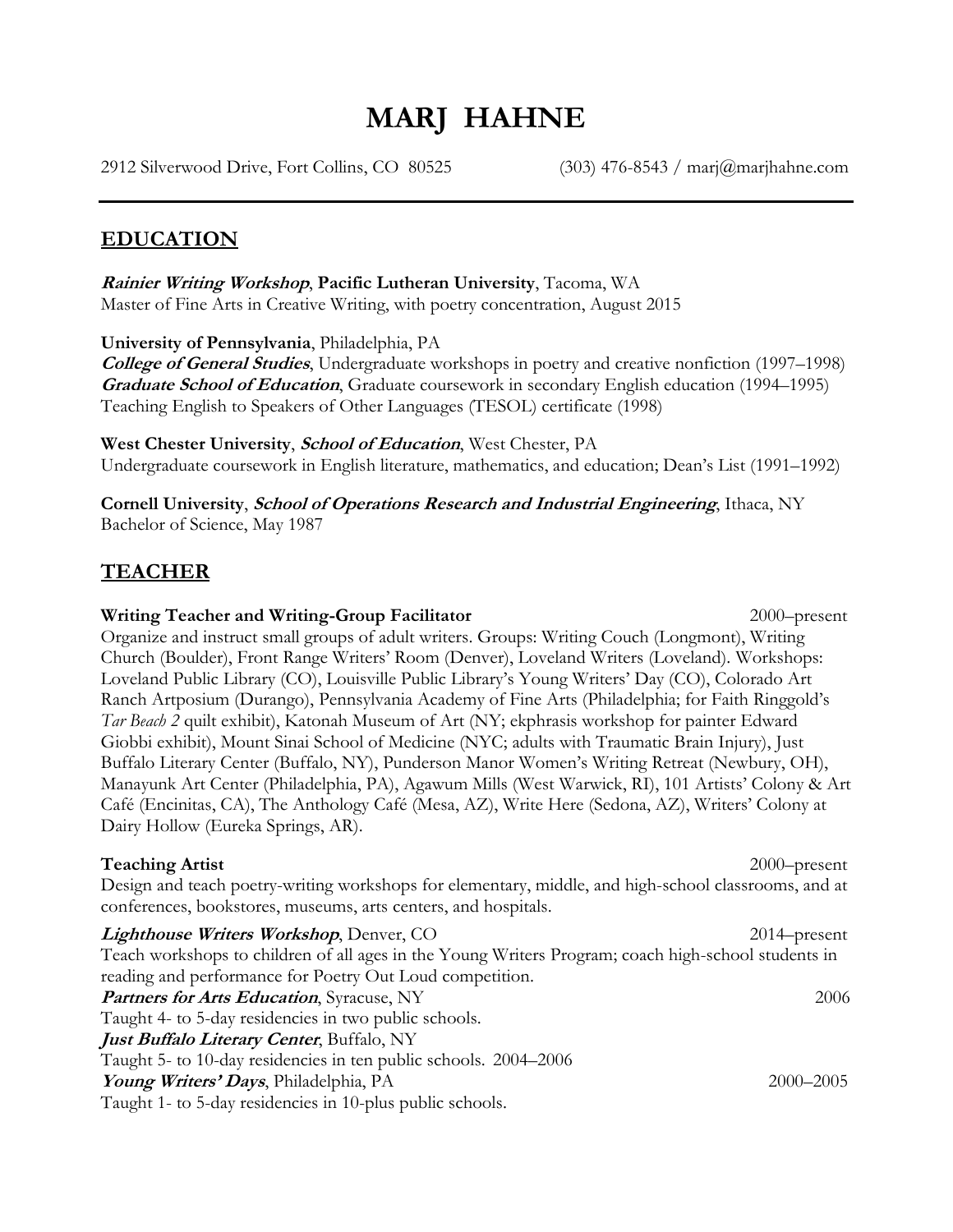| <b>City Lore, New York, NY</b><br>Taught 5-day residencies in three public schools.                                                                                                                                                                                                                                                          | 2002-2003     |
|----------------------------------------------------------------------------------------------------------------------------------------------------------------------------------------------------------------------------------------------------------------------------------------------------------------------------------------------|---------------|
| Miscellaneous: Taught 1- to 4-day residencies at El Puente Academy for Peace and Justice (Brooklyn,<br>NY), Briarcliff Manor High School (NY), Oswego High School (NY), High Peaks Elementary School<br>(Boulder, CO), Sunset Middle School (Longmont, CO), STEM Launch (Thornton, CO), Jefferson<br>County Open School (Lakewood, CO).      |               |
| International Women's Writing Guild, New York, NY<br>Workshop Director and Critique-Group Facilitator. Designed and taught poetry writing workshops<br>and facilitated poetry-critique group for day-, weekend-, and week-long conferences.<br>Conference Coordinator. Organized the week-long annual conference, at Yale University (2012). | $2001 - 2018$ |
| The Avocado Sisterhood<br><b>Founder-Director.</b> Designed and delivered programming for membership organization of women<br>and girl writers: weekly writing exercises with online discussion forum, monthly educational<br>teleseminars, and annual retreat.                                                                              | 2013-2018     |
| Tutor, Philadelphia, PA; New York, NY; Groton, NY; and Boulder, CO<br>Privately tutored adults and children in English-as-a-Second-Language, mathematics, and writing.                                                                                                                                                                       | 1998-2009     |
| Substitute Teacher, Groton Central School District, Groton, NY<br>Substitute-taught all grades and subjects, including special-education and inclusion classes.                                                                                                                                                                              | 2004-2006     |
| Groton Municipal Park, Groton, NY<br>Arts and Crafts/Recreation Assistant. Coordinated arts and crafts program for park/pool patrons,<br>ages 5 and up.                                                                                                                                                                                      | Summer 2004   |
| American Center for Technical Arts and Sciences, Philadelphia, PA<br><b>Teacher</b> , Business English and Language Arts                                                                                                                                                                                                                     | 2000-2001     |
| Best Academy, Upper Darby, PA<br>Teacher, Language Arts, Mathematics, and English-as-a-Second-Language to Korean children and<br>adults                                                                                                                                                                                                      | $2000 - 2001$ |
| Friends Select School, Philadelphia, PA<br>Mathematics Teacher, Algebra II and Precalculus, grades 9-12 (1999-2000)<br>Assistant Director of After-School Program, part-time (1998-1999)<br><b>Coordinator of Parent Programs</b> , part-time (1998-1999)                                                                                    | 1998-2000     |
| <b>EDITOR/WRITER</b>                                                                                                                                                                                                                                                                                                                         |               |

**Freelance Editor/Proofreader** 2001–present Edit and proofread full-length book manuscripts, writings, and research papers for publishers, authors, and students.

**Sounds True**, Boulder, CO 2006 **Production Editor (3-month temporary).** Managed copyediting and proofreading stages of fulllength-book production schedule; copyedited and proofread audio-program booklets and CD liner notes; proofread product packaging, direct-mail and trade catalogs, direct-mail and website promotions, and marketing/publicity ads and flyers.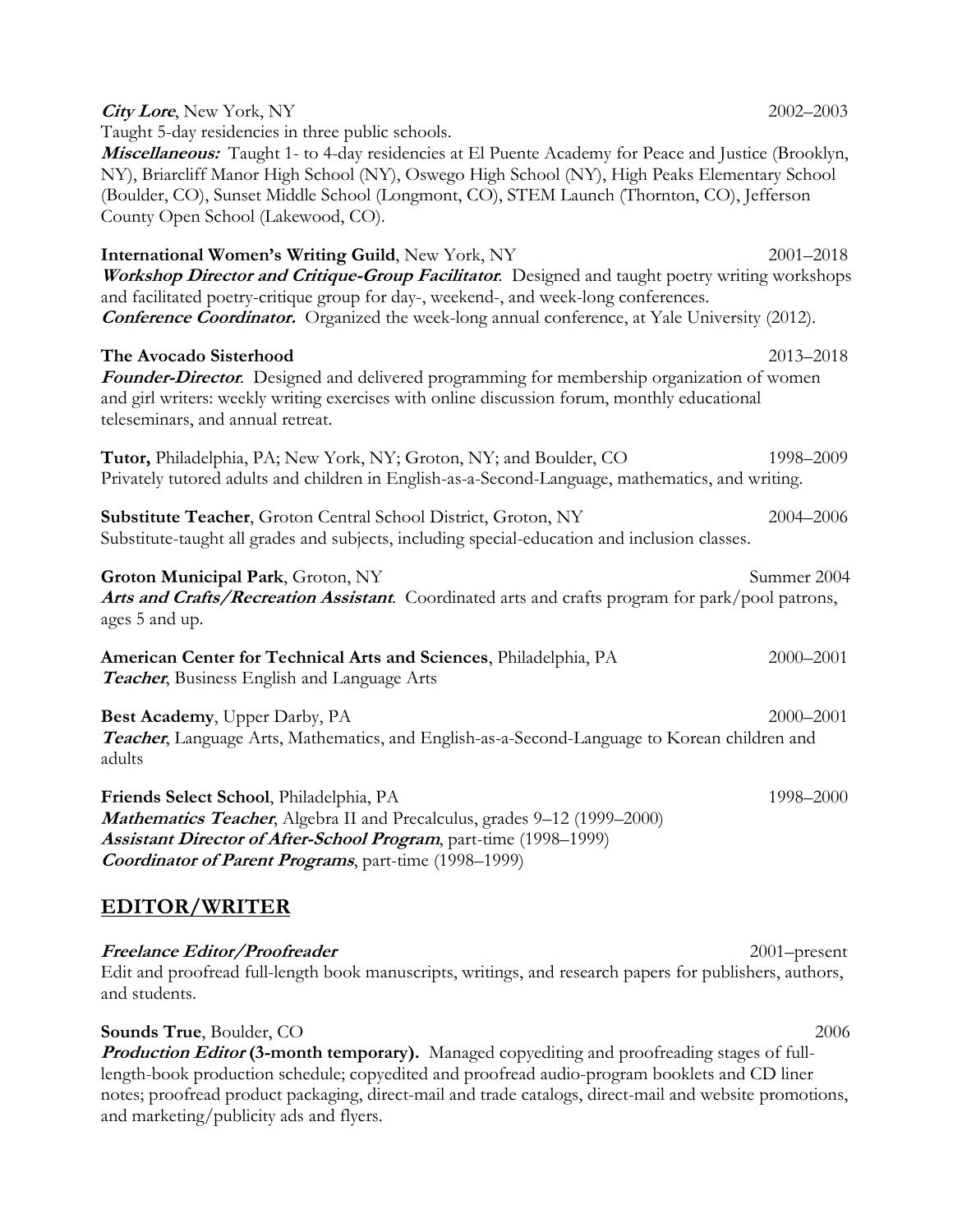| <b>About.com Guide to Poetry</b> |                                                                                                  | $2000 - 2002$ |
|----------------------------------|--------------------------------------------------------------------------------------------------|---------------|
|                                  | Website Journalist. Wrote front-page articles; reported on Philadelphia-area poetry events for a |               |
| <i>Museletter</i> column.        |                                                                                                  |               |

**Delia's**, New York, NY 2002–2005 **Copyeditor/Proofreader/Production Coordinator**. Copyedited and proofread mail-order catalogs for a retailer of teenage girls' clothing; coordinated the tracking of copy between the editorial and art departments during temporary position vacancies.

**Teachers & Writers Collaborative**, New York, NY **Spring 2001** Spring 2001 **Proofreader**. Proofread anthologies of writing by K-12<sup>th</sup>-grade students composed during writers' residencies.

**Center for the Study of Youth Policy**, **University of Pennsylvania**, Philadelphia, PA 1993–1995 **Assistant to Associate Researcher**. Edited grant proposals, letters, reports, and submissions for publication in research journals; coordinated data collection and assisted in data entry and coding for a survey research project.

## **ADMINISTRATOR/MANAGER**

**The International Women's Writing Guild** 2016–2018 **Online Programming and Communications Coordinator.** Planned and facilitated online writing workshops, panels, interviews, and book clubs for a 40+-year-old membership organization of women writers; wrote all email communications; compiled, wrote, and edited the content of the quarterly member newsletter.

**People's Poetry Gathering**, New York, NY *Winter/Spring 2001 & 2003* **Coordinator.** Managed ticket sales and built and supervised an 80-volunteer team for a biannual threeday, 120+-event poetry festival.

**Bowery Poetry Club**, New York, NY 2001–2003 Designed and coordinated the pre-opening plans for the coffee-bar component; produced poetry, music, theater, and dance events.

**Epiphany Records**, New York, NY 2002 **Booking Agent**. Promoted music of one singer-songwriter and one ensemble; researched and booked appearances at venues and radio stations; wrote press releases and generated publicity.

**Poets House**, New York, NY Spring 2001 **Coordinator.** Assisted the Director of Development with the 6<sup>th</sup> Annual Poetry Walk Across the Brooklyn Bridge.

**Aresty Institute of Executive Education**, **The Wharton School**, Philadelphia, PA 1997–1998 **Assistant to Director of Custom Programs**. Assisted with the contracting, design, and delivery of executive education programs for international clients.

#### **NEWN** 2003–2006

**Poetry Editor.** Selected poems for publication and wrote instructive essays for a quarterly literary journal.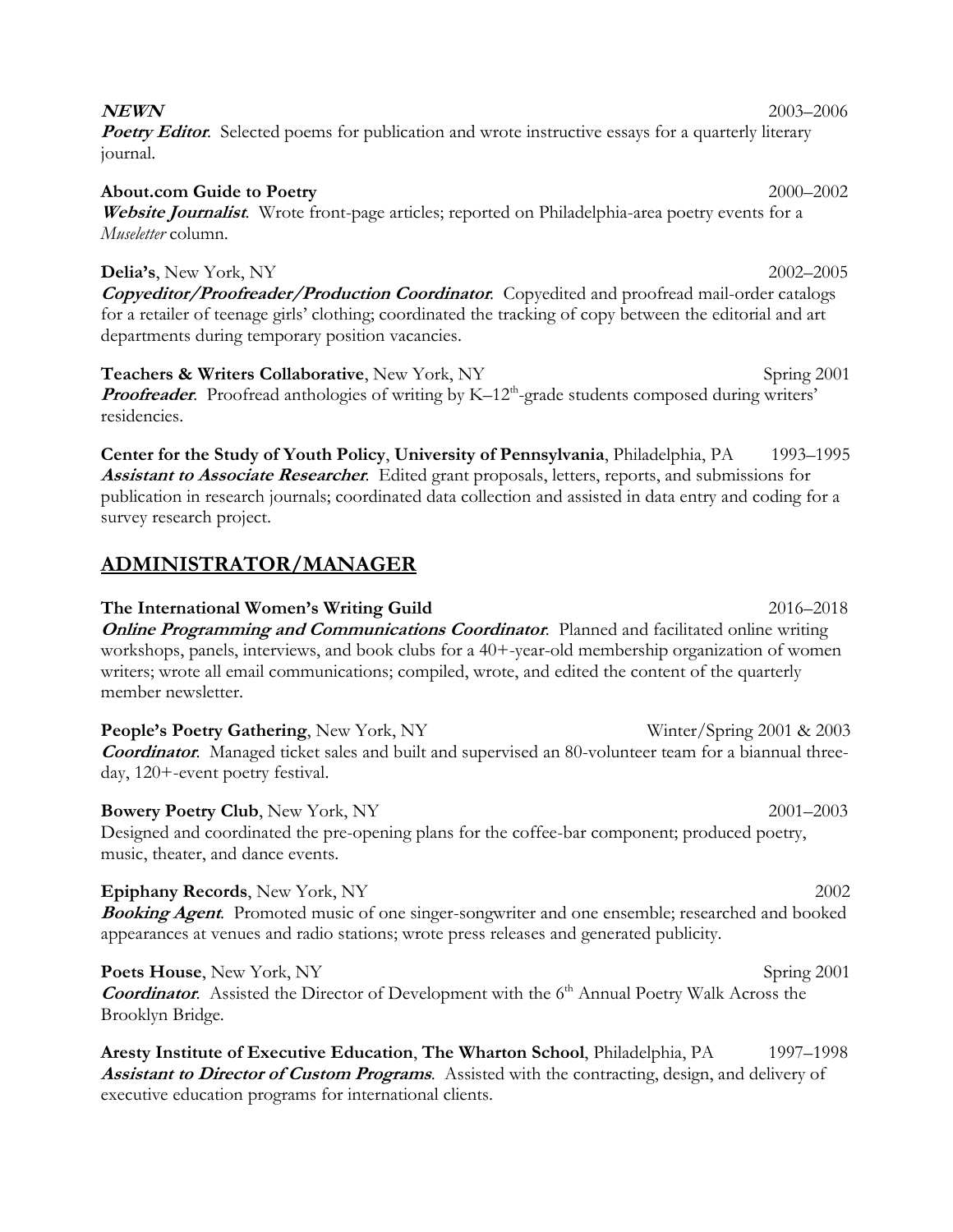**Bucks County Coffee Company, 30<sup>th</sup> Street Station, Philadelphia, PA 1995–1996 Manager**. Managed two high-volume retail coffee and food operations; increased annual sales revenue by 16%; recruited and developed a 20-member staff with a low turnover rate.

**Callahan Catering**, Philadelphia, PA 1990–1993 **Supervisor and Staffing Manager**. Managed off-premise events; staffed 50+ part-time employees for all events.

**ARA Services**, Philadelphia, PA1987–1990 **Food Service Director**, **Haverford Nursing and Rehabilitation Center**, Havertown, PA **Food Production Manager**, **The Hospital for Sick Children**, Washington, DC **Management Trainee**, **Medford Leas Retirement Community**, Medford, NJ

## **VOLUNTEER**

**Community Arts**, Colorado and New York2009–present Design and host inquiry-based community events that explore topics bridging the arts, sciences, and humanities: NoCo Writers' Panel & Social, Fort Collins Startup/Artup Week (2019, CO); 12-event Lingua Rodeo literary series, featuring speakers and topic-based open mics (2014–2015, Boulder, CO); 8-event Atomic Circus salon series, featuring theme-based panels of experts (2009–2010, Boulder, CO; wrote grant proposal and secured funding); *Coffee Folk* online-radio show (2009–2010); 4-event Second Saturdays Poetry-Reading Series, featuring professional poets and an open mic (2006, Groton, NY; wrote grant proposal and secured funding). Poetry judge: *Art on the Street: See & Respond*, City of Lafayette Cultural Resources Division (2016, CO); Colorado Book Award (2012–2014).

**Colorado Art Ranch**, Arvada, CO 2008–2009 **Poet Laureate and Advisory Board Member**. Served nonprofit nomadic-arts program that delivered twice-yearly literary and visual artist residencies and public interdisciplinary art symposia.

**Frasier Meadows Health Care Center**, Boulder, CO 2007–2010 **Poetry Group Leader.** Read poems aloud, with facilitated discussion, to Alzheimer's residents.

**International House**, Philadelphia, PA 1998

**Teacher of English-as-a-Second-Language**. Designed and taught adult conversational English classes to international students and business people representing six languages.

# **PROFESSIONAL AND PERSONAL DEVELOPMENT**

- Awards: 1st place in the 6th Annual Writer's Digest Poetry Awards (2011); finalist for 2004 *Rita Dove Poetry Award*; top finalist in *Many Mountains Moving* 2005 poetry contest; *College Alumni Society Poetry Prize*, University of Pennsylvania (1998); *Samuel P. and Ida S. Merrill Award for the Personal Essay*, University of Pennsylvania (1998); *Perkins Prize* for best poem entry, *A Tribute to New York*, Perkins Center for the Arts (2002); a month-long writer's residency in Durango, Colorado, by Colorado Art Ranch (2007).
- Publications: literary journals: *Many Mountains Moving*, *Paterson Literary Review*, *Painted Bride Quarterly*, *Alimentum*, *DIAGRAM*, *Rock & Sling*, *Light*, *Matter*, *Mad Poets Review*, *Schuylkill Valley Journal of the Arts*, *La Petite Zine*, *Mountain Gazette*, *Arts Perspective*, *Writers Notes Magazine*, *Boulder Weekly*, and the Syracuse Cultural Workers 2017 Women Artists' Datebook; anthologies: *Bum Rush the Page: A Def*